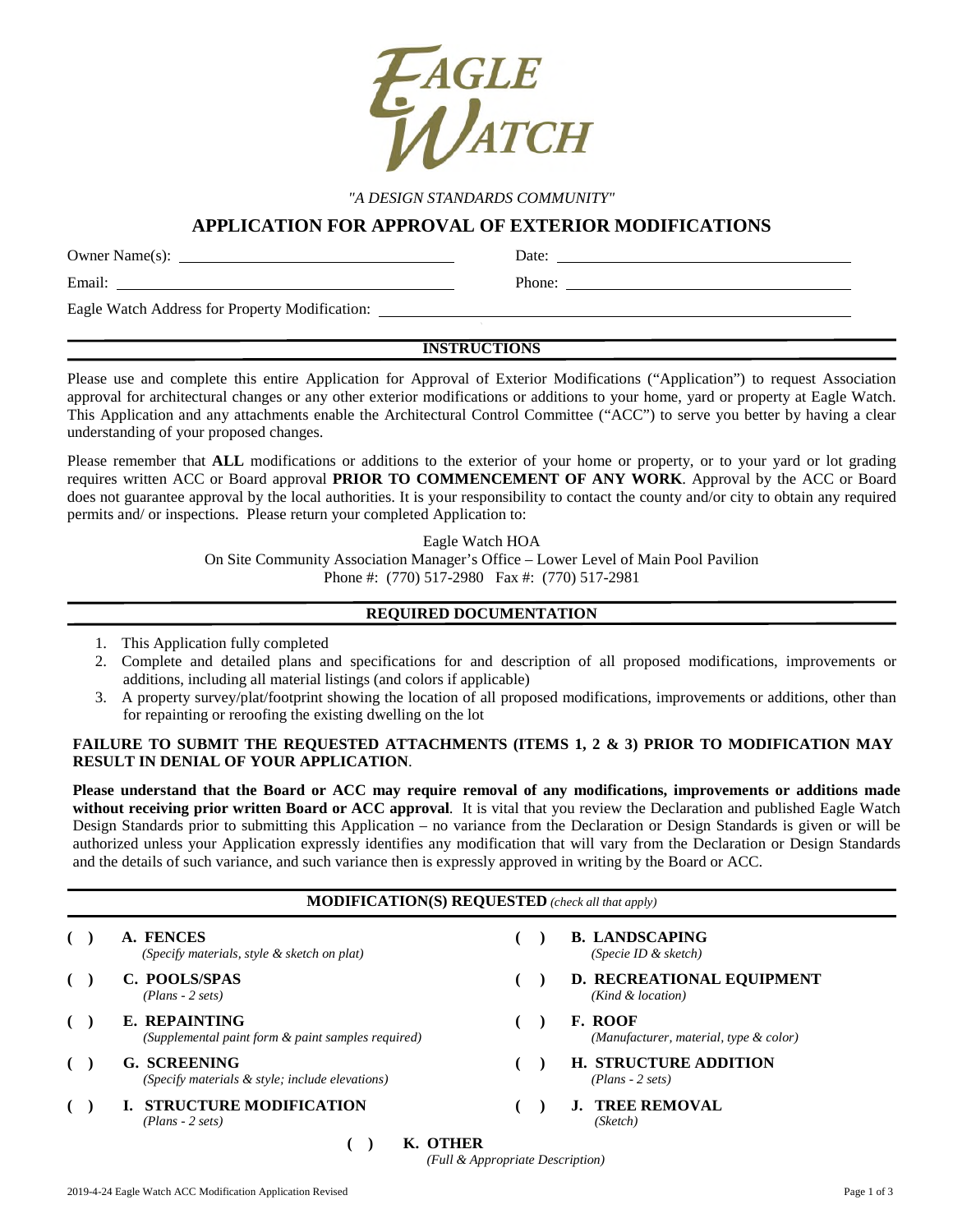#### **MODIFICATION(S) DESCRIPTION**

\_\_\_\_\_\_\_\_\_\_\_\_\_\_\_\_\_\_\_\_\_\_\_\_\_\_\_\_\_\_\_\_\_\_\_\_\_\_\_\_\_\_\_\_\_\_\_\_\_\_\_\_\_\_\_\_\_\_\_\_\_\_\_\_\_\_\_\_\_\_\_\_\_\_\_\_\_\_\_\_\_\_\_\_\_\_\_\_\_\_\_\_\_\_\_\_\_\_\_\_\_\_\_\_\_ \_\_\_\_\_\_\_\_\_\_\_\_\_\_\_\_\_\_\_\_\_\_\_\_\_\_\_\_\_\_\_\_\_\_\_\_\_\_\_\_\_\_\_\_\_\_\_\_\_\_\_\_\_\_\_\_\_\_\_\_\_\_\_\_\_\_\_\_\_\_\_\_\_\_\_\_\_\_\_\_\_\_\_\_\_\_\_\_\_\_\_\_\_\_\_\_\_\_\_\_\_\_\_\_\_ \_\_\_\_\_\_\_\_\_\_\_\_\_\_\_\_\_\_\_\_\_\_\_\_\_\_\_\_\_\_\_\_\_\_\_\_\_\_\_\_\_\_\_\_\_\_\_\_\_\_\_\_\_\_\_\_\_\_\_\_\_\_\_\_\_\_\_\_\_\_\_\_\_\_\_\_\_\_\_\_\_\_\_\_\_\_\_\_\_\_\_\_\_\_\_\_\_\_\_\_\_\_\_\_\_ \_\_\_\_\_\_\_\_\_\_\_\_\_\_\_\_\_\_\_\_\_\_\_\_\_\_\_\_\_\_\_\_\_\_\_\_\_\_\_\_\_\_\_\_\_\_\_\_\_\_\_\_\_\_\_\_\_\_\_\_\_\_\_\_\_\_\_\_\_\_\_\_\_\_\_\_\_\_\_\_\_\_\_\_\_\_\_\_\_\_\_\_\_\_\_\_\_\_\_\_\_\_\_\_\_ \_\_\_\_\_\_\_\_\_\_\_\_\_\_\_\_\_\_\_\_\_\_\_\_\_\_\_\_\_\_\_\_\_\_\_\_\_\_\_\_\_\_\_\_\_\_\_\_\_\_\_\_\_\_\_\_\_\_\_\_\_\_\_\_\_\_\_\_\_\_\_\_\_\_\_\_\_\_\_\_\_\_\_\_\_\_\_\_\_\_\_\_\_\_\_\_\_\_\_\_\_\_\_\_\_ \_\_\_\_\_\_\_\_\_\_\_\_\_\_\_\_\_\_\_\_\_\_\_\_\_\_\_\_\_\_\_\_\_\_\_\_\_\_\_\_\_\_\_\_\_\_\_\_\_\_\_\_\_\_\_\_\_\_\_\_\_\_\_\_\_\_\_\_\_\_\_\_\_\_\_\_\_\_\_\_\_\_\_\_\_\_\_\_\_\_\_\_\_\_\_\_\_\_\_\_\_\_\_\_\_

Description of proposed modification(s) in detail *(attach and reference additional pages or documents as necessary)*:

## **CONTRACTOR/ARCHITECT INFORMATION**

Name of Contractor/Architect: \_\_\_\_\_\_\_\_\_\_\_\_\_\_\_\_\_\_\_\_\_\_\_\_\_\_\_\_\_\_\_\_\_\_\_\_\_\_\_\_\_\_\_\_\_\_\_\_\_\_\_\_\_\_\_\_\_\_\_\_\_\_\_\_\_\_\_\_\_\_\_\_\_\_\_\_\_\_\_\_ Address: \_\_\_\_\_\_\_\_\_\_\_\_\_\_\_\_\_\_\_\_\_\_\_\_\_\_\_\_\_\_\_\_\_\_\_\_\_\_\_\_\_\_\_\_\_\_\_\_\_\_\_\_\_\_\_\_\_\_\_\_\_\_\_\_\_\_\_\_\_\_\_\_\_\_\_\_\_\_\_\_\_\_\_\_\_\_\_\_\_\_\_\_\_\_\_\_\_ Telephone Number:

#### **WORK SCHEDULE**

Estimated number of days to complete work: \_\_\_\_\_\_\_\_\_\_\_\_\_\_\_\_\_\_\_\_\_\_\_\_\_\_\_\_\_\_\_\_\_\_\_\_\_\_\_\_\_\_\_\_\_\_\_\_\_\_\_\_\_\_\_\_\_\_\_\_\_\_\_\_\_\_\_\_ Planned Start Date: \_ Planned Completion Date:

#### **SITE INVESTIGATIONS**

**Consideration of your application may require a site review or investigation of your property by the ACC and/or Board. If an onsite review, the ACC or Board will contact you with the intended access date. By submitting this application, you understand and consent to this access.** 

#### **HOMEOWNER ACKNOWLEDGEMENTS**

By submitting this application, I/we, the undersigned, agree(s) to and acknowledge(s) the following:

- 1. I/we have reviewed and understand Articles V and VI of the Declaration and the Eagle Watch Design standards.
- 2. I/we am/are responsible, at my/our cost, for:
	- a. performing any required investigation, design and or engineering for the project under this Application and for obtaining any required governmental building permit, licenses and/or inspections for the project;
	- b. ensuring that there is no interference with any easement existing in favor of the Association and/or other Eagle Watch lots, and ensuring that there is no redirection or increase of storm water flow, or any encroachment, onto Association common property or other Eagle Watch lots caused by or connected with the project; and
	- c. promptly repairing all damage caused to Association common property and/or other Eagle Watch lots by or in connection with the construction, installation, existence or maintenance of the modifications, additions or improvements under this Application.
- 3. Any and all damage caused in or around storm drains located within the Eagle Watch community resulting from the modification(s) shall be repaired by the homeowner(s). Any and all deposits of debris, including but not limited to, leaves, grass clippings, tree limbs, or construction debris, in or around the storm drains located within the Eagle Watch community resulting from the modification(s) shall be cleaned and/or repaired by the homeowner(s).
- 4. Neither the Association nor its Board of Directors, officers, agents or property managers are responsible in any way for ensuring the design, appropriateness, structural integrity, soundness, quality or building code/governmental compliance of any modifications, additions or improvements approved under this Application, and none of the above shall be held liable in any way for any injury, damages or loss arising out of or related in any way to the Application, the approval or disapproval of the Application, the duration of the application review, and/or the modifications, additions or improvements made hereunder.
- 5. I/we understand and agree that community standards may change over time and Article II of the Declaration permits the Board and/or ACC to establish and change community standards and design guidelines. My/our approval hereunder does not ensure or guaranty future approval of the same or similar modifications, additions or improvements on my/our lot or